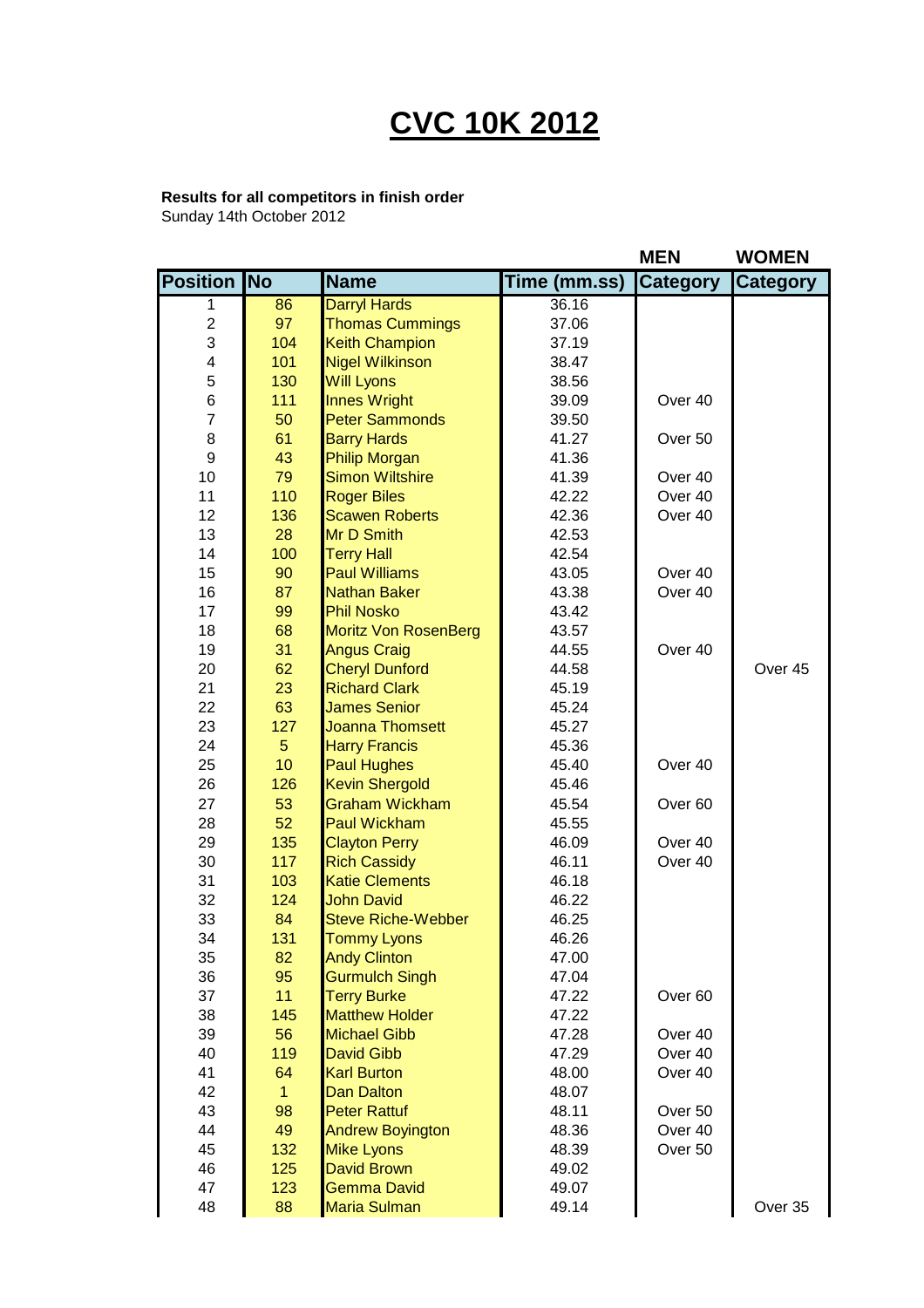|                    |                |                                           |                | <b>MEN</b>         | <b>WOMEN</b>    |
|--------------------|----------------|-------------------------------------------|----------------|--------------------|-----------------|
| <b>Position No</b> |                | <b>Name</b>                               | Time (mm.ss)   | <b>Category</b>    | <b>Category</b> |
| 49                 | 76             | lan Hudson                                | 49.18          |                    |                 |
| 50                 | 47             | <b>George Hams</b>                        | 49.29          | Over <sub>50</sub> |                 |
| 51                 | 102            | <b>Kelly Lightowler</b>                   | 49.33          |                    |                 |
| 52                 | 69             | <b>Ben Belcher</b>                        | 49.45          |                    |                 |
| 53                 | 85             | <b>Jonathon Bryul</b>                     | 49.46          | Over 40            |                 |
| 54                 | 108            | <b>Nigel Benham</b>                       | 49.50          | Over 50            |                 |
| 55                 | 44             | <b>John Mathews</b>                       | 49.54          | Over 50            |                 |
| 56                 | 81             | <b>Wendy Gull</b>                         | 50.06          |                    | Over 35         |
| 57                 | $\overline{4}$ | <b>Rak Patel</b>                          | 50.08          |                    |                 |
| 58                 | 29             | <b>Mr Richard Fields</b>                  | 50.10          |                    |                 |
| 59                 | 67             | <b>James Addison</b>                      | 50.16          |                    |                 |
| 60                 | 143            | <b>Henry Fry</b>                          | 50.50          |                    |                 |
| 61                 | 116            | <b>Nicola Clark</b>                       | 51.14          |                    |                 |
| 62                 | 121            | <b>David Singleton</b>                    | 53.02          | Over 50            |                 |
| 63                 | 83             | <b>Natasha Forcer</b>                     | 53.22          |                    |                 |
| 64                 | 70             | <b>Philipp Kuemper</b>                    | 53.34          |                    |                 |
| 65                 | 71             | <b>Kate Silvester</b>                     | 53.35          |                    |                 |
| 66                 | 142            | <b>Neil Mawdsley</b>                      | 53.42          | Over 40            |                 |
| 67                 | 15             | <b>Neville Deniffe Jones</b>              | 53.48          | Over <sub>60</sub> |                 |
| 68                 | 73             | <b>Simon Williams</b>                     | 53.50          | Over 40            |                 |
| 69                 | 17             | <b>Chris Kirkpatrick</b>                  | 53.51          | Over 40            |                 |
| 70<br>71           | 57<br>144      | <b>Dean Speer</b>                         | 53.59          | Over 40            |                 |
| 72                 | 106            | <b>Alice Walters</b><br><b>Mike Dukes</b> | 54.04<br>54.07 | Over <sub>60</sub> | Over 35         |
| 73                 | 78             | Pam Cadge                                 | 54.27          |                    | Over 45         |
| 74                 | 114            | <b>Damien Murphy</b>                      | 54.32          | Over 40            |                 |
| 75                 | 55             | <b>Faye Smith</b>                         | 54.33          |                    |                 |
| 76                 | 115            | <b>Daniel Wates</b>                       | 54.47          |                    |                 |
| 77                 | 112            | <b>Chris Beck</b>                         | 55.57          | Over <sub>70</sub> |                 |
| 78                 | 128            | <b>David Williamson-Jones</b>             | 56.11          |                    |                 |
| 79                 | 113            | <b>George Sargent-Childs</b>              | 56.38          |                    |                 |
| 80                 | 105            | <b>Mark Pettitt</b>                       | 56.39          | Over 50            |                 |
| 81                 | 32             | <b>Paula Alsford</b>                      | 56.43          |                    |                 |
| 82                 | 96             | <b>Stuart Rogers</b>                      | 57.10          | Over <sub>60</sub> |                 |
| 83                 | 18             | <b>Alison Kirkpatrick</b>                 | 57.38          |                    | Over 45         |
| 84                 | 33             | <b>Richard Filby</b>                      | 57.51          | Over <sub>60</sub> |                 |
| 85                 | 138            | <b>Brian Rees</b>                         | 58.12          | Over <sub>60</sub> |                 |
| 86                 | 92             | <b>John Williams</b>                      | 58.21          |                    |                 |
| 87                 | 120            | <b>Tom Kenyon</b>                         | 58.27          | Over 40            |                 |
| 88                 | 54             | <b>Keith Challis</b>                      | 58.38          | Over 50            |                 |
| 89                 | 118            | <b>Julian Pepin</b>                       | 58.42          | Over 40            |                 |
| 90                 | 91             | <b>Kim Lucas</b>                          | 60.02          |                    | Over 45         |
| 91                 | 93             | <b>Brian Pettis</b>                       | 60.04          | Over 50            |                 |
| 92                 | 80             | <b>Bertie Florin</b>                      | 60.18          | Over 50            |                 |
| 93                 | 94             | <b>Carolyn Bell</b>                       | 60.19          |                    | Over 45         |
| 94                 | 48             | <b>Barbara Bonffard</b>                   | 60.45          |                    | Over 35         |
| 95                 | 146            | <b>Laurence Rushby</b>                    | 61.02          |                    |                 |
| 96                 | 46             | <b>Kim White</b>                          | 61.05          |                    |                 |
| 97                 | 133            | <b>Frances Turner</b>                     | 61.57          |                    | Over 55         |
| 98                 | 89             | <b>Joanne Williams</b>                    | 62.43          |                    | Over 45         |
| 99                 | $\overline{2}$ | <b>Ben Balton</b>                         | 62.50          |                    |                 |
| 100                | 141            | <b>Jonathan Hartlby</b>                   | 62.50          |                    |                 |
| 101                | 122            | <b>Martin Wilson</b>                      | 63.30          | Over 50            |                 |
| 102                | 20             | <b>Jasper Vincent</b>                     | 63.31          | Over 40            |                 |
| 103                | 22             | <b>Simon Howe</b>                         | 63.31          | Over 40            |                 |